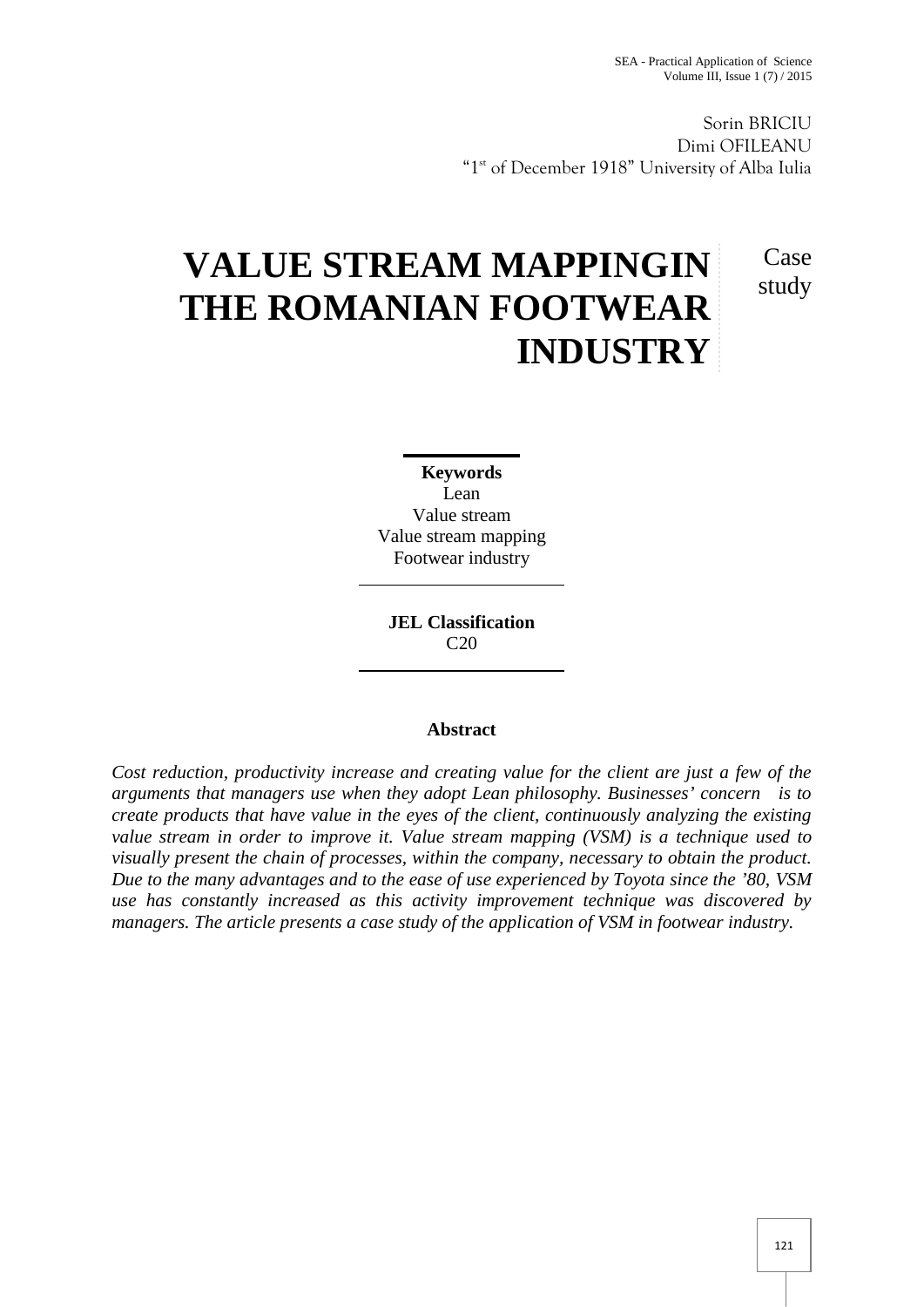### **1. Introduction**

The Romanian footwear industry, has constantly increased lately, from40.431.864 pairs in 2009, to 49.745.937 pairs in 2013. This evolution has determined the consolidation of Romania's position in the word's footwear exporters market, being on the  $14<sup>th</sup>$  place, in the last 4 years.

The competition is increasingly fierce, so the success of the Romanian footwear companies depends on taking into consideration all factors which lead to the improvement of the production system in an efficient and effective way. The efficiency is obtaining expected products or results in relation with the resources used in order to achieve them; the aim is to minimize the costs of the resources used in order to achieve the objectives.

The effectiveness implies the choice of successful objectives, the great the efficiency may be, it can't compensate the lack of effectiveness. So, the companies must make sure that the two concepts relate to eachother. This relationing can be carried out by using Value Stream Mapping (VSM).

Companies from footwear industry, as well as the ones from other industries, have to rapidly react to market's demand. This implies the use of practical tools which contribute to the process of redesigning the production system, the main objective being to achieve the competitiveness needed in order to stay on the market.

The aim of VSM is to map the value-added and non-value added activities necessary in obtaining a product the aim being that of identifying the improvement opportunities based on Lean philosophy, thus triggering optimization projects based on which future possible situationsare established. The mapping of the activities is made from the acquisition of raw materials to the delivery of the product to the client.

So, using this graphical technique, by using some standardized icons, we integrate in a single figure the logistic flow of materials and operations within the process of obtaining a product or a family of products. The symbols used are simple, so that the VSM users can easily understand the processes and the connections between them. (Figure no. 1)

VSM focuses on the connections and relations between different work units, offering an overview of all the stages, activities, duties, steps and actions of a process being a way of reviewing the processes themselves.

VSM is the basis for Lean improvements, revealing the way different departments, operational units etc relate within a certain process, and it's also used to examine the process in order to detect the possible errors and their causes.

#### **2. Literature review**

VSM is an instrument, first used by Toyota automobile factory and which was developed by

Rother and Shook in "Learning to see" (1998). They define VSM as a very important instrument which helps improving and redesigning the production systems.

AbuthaKeer et al. (2010) thinks that VSM is a starting point for the companies that want to implement Lean system because, with its help, they can see the activities that add value and those that don't add value to a product which uses the same resources in a similar process.

Arbulo Lopez (2007) presents VSM as an instrument of "paper and pencil", simple and very potent, which helps viewing and understanding the flow of materials and information as the product suffers transformations.

Chakravorty (2010) refers to VSM as to a foundation used by the Lean performance system to promote the successful activity.

The promoter of this method, Taiichi Ohno (1988), refers to VSM as to an instrument that helps the companies to identify the activities that generate loss or that increase production costs but don't cause value growth.

VSM has the capacity to identify loss within company's processes by recognizing and removing the actions that don't add value and waste time and money in every production step (Sondalini, 2012).

Maskell, Baggaley and Grasso (2012) present VSM as a fundamental instrument of Lean manufacturing and Lean enterprises. They state that VSM is a starting point for Lean manufacturing and, like almost every aspect of Lean accounting, starts from value stream map.

VSM creates a one page image of all processes that take place in a stream of value (McVay, Kennedy and Fullerton, 2013). Keyte and Locher (2004) present VSM as being the most important instrument in the documentation and the management of lean transformations.

In what regards the duration of the mapping process, Keyte (2002) states that the mapping of the currentstate can be made in one day and the mapping of the future state in another day.

Our opinion is that VSM is a technique that aims to develop a value stream more efficient and effective with the help of which can be solved the economic difficulties generated by the market changes. The chain of value stream consists of all actions necessary to for designing and providing a product: the production flow from raw materials up to the client and the designing flow from the concept to the product release.

#### **3. The caracteristics of Value Stream Mapping**

As Womack and Jones (2003) formulate the principles of Lean philosophy, VSM falls into the second principle:

1. specifying the value of the product from the final client's point of view;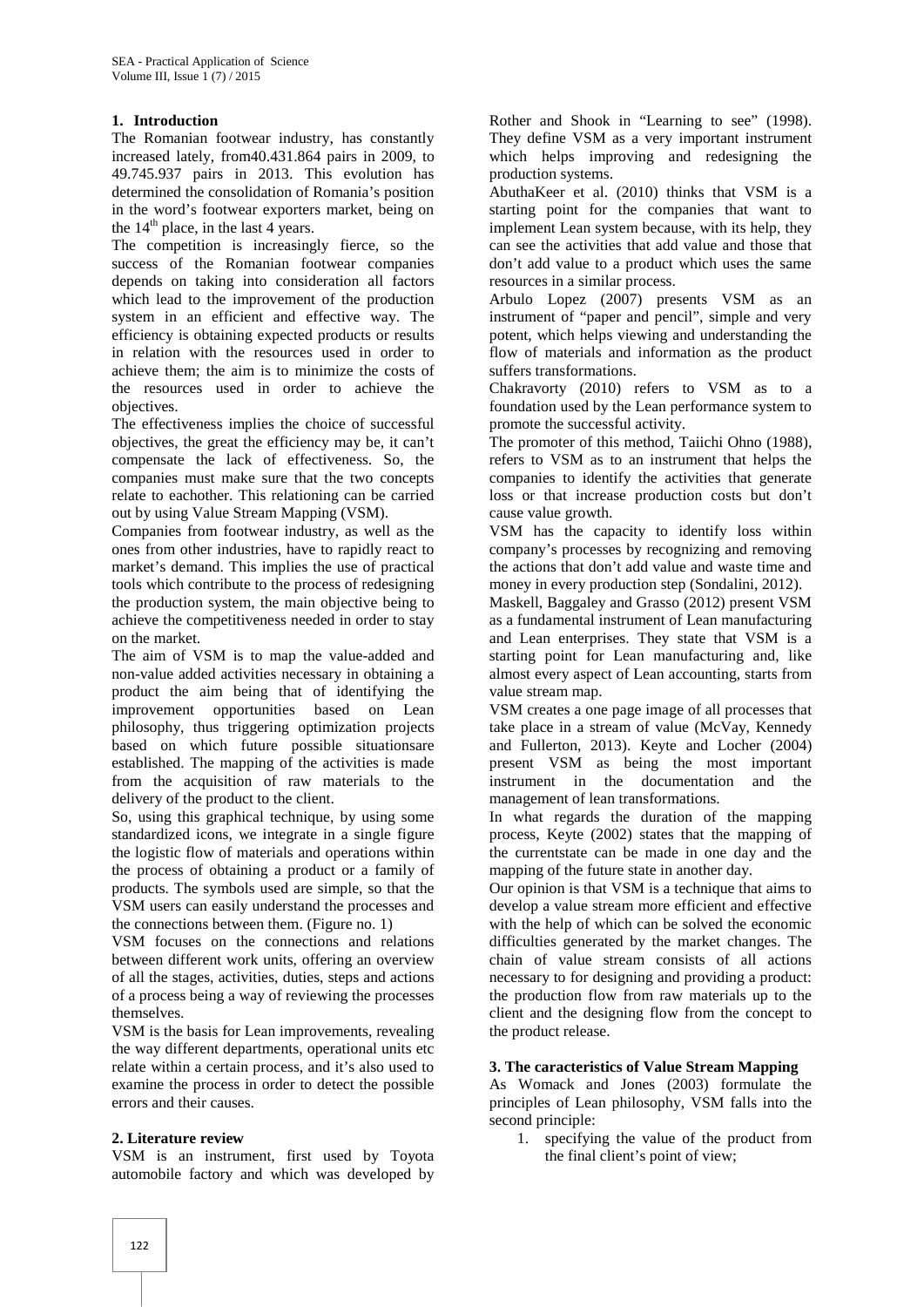- 2. identifying the chain of value, removing the loss generating activities;
- 3. achieving a flow of activities that create value, so the product gets to the client in a continuous process;
- 4. the client or the beneficiary of the product must be able to apply the "pull" system to drag the product from the production flow;
- 5. operationalization and improvement of the process until maximum value is achieved, without loss.

They state that the initial objective when creating a VSM is to identify all actions necessary to design and manufacture a certain product, classifying them into three categories:

- 1. actions that create value in client's conception;
- 2. actions that don't create value, but which are necessary in the development of the product, management of the demand or production systems (muda type 1);
- 3. actions that don't create value in client's conception and which cam be removed immediately (muda type 2).

Rother &Shook (1998) lists the main steps within VSM:

- I. choosing the family of products;
- II. mapping the present state;<br>III. mapping the future state:
- mapping the future state;
- IV. defining a work plan;
- V. implementing the work plan.

McVay, Kennedy and Fullerton (2013) present the first step as being the logistic planning of the mapping, and steps IV and V are presented as being the moment when the company must prepare an implementation plan for achieving the future state.

Also, regardless of the approach, VSM requires the mapping of the current state, analzying it and identifying possible improvements, followed by the mapping of the future state and implementing the improvement plan.

The mapping of the current state allows identifying the processes that generate loss or waste, like the overproduction, wasted time, unnecessary transport, unnecessary processing, useless stock, unnecessary movements etc.

The mapping of the future state has as aim the loss removal from the current value stream, to produce only what the client wants and when he wants. It has to be taken into consideration that the improvement process can stretch on a longer period of time and that is why we consider that a continuous improvement is needed. By taking small but secure steps instead of large jumps, that can lead to company's failure. So, once the losses and their causes are identified, the companies have to focus on removing them and triggering the improvement processes.

After a thorough review of the specialized literature, there were identified the following advantages of the VSM:

- provides a clear image of the manufacturing process;
- identifies the loss from the value stream;
- identifies the causes of loss fron the value stream;
- allows visualizing the future effects of the improvement measures;
- allows fast and efficient actualization of the processes within the company;
- identifies the opportunities of improving the processes;
- uses a common language for all the processes that take place within the company;
- can be used as basis for an improvement plan;
- facilitates the understanding of product's cost components;
- allows quick reaction when it comes to product's quality issues ;
- allows a quick reaction to demand fluctuation;
- facilitates the growth of contribution to added value ;
- has as effect the reduction of production time;
- standardization of production processes;
- provides an overview image by integrating different subjective opinions.

The possible limits of VSM can be:

- o in case of a large manufacturing nomenclature VSM is hard to achieve;
- o in some cases, for certain companies, the symbols used can be inadequate, but there are solutions more suitable in specific cases;
- o VSM presents the situation technically, regardless of the human resources.

## **4. Case study**

In the following case study we will present VSM application in footwear industry.

The operations of the technological process in manufacturing footwear are:

- 1. preparing the raw and auxiliary material for cutting and stamping;
- 2. cutting and working the details from the upper side of the footwear;
- 3. sewing;
- 4. stamping and working the details of the lower side of the footwear;
- 5. assembling the footwear;
- 6. finishing.

*Current state mapping* (Figure no. 2) is made by presenting the following indicators:cycle time, takt time and lead time.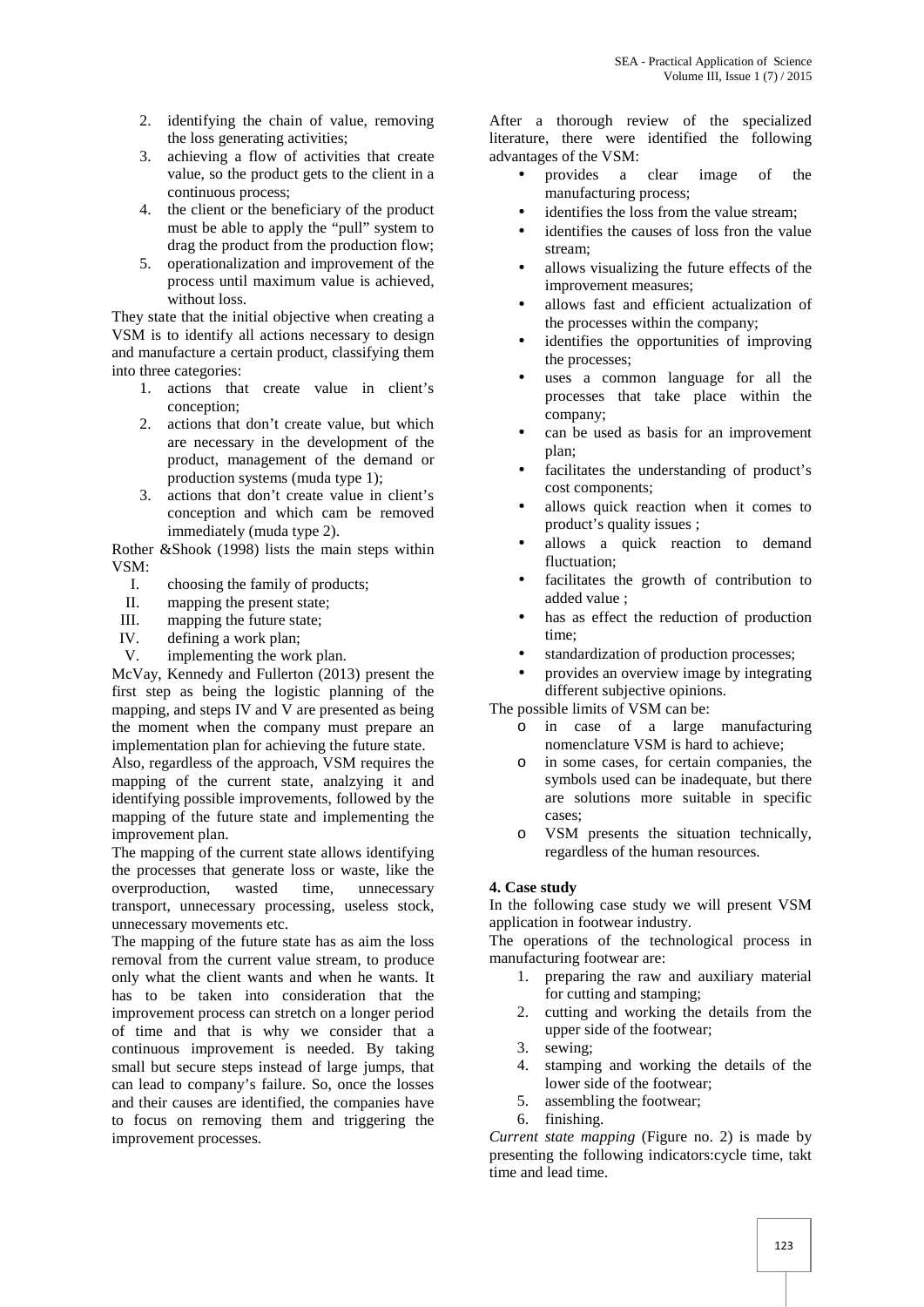Cycle time represents the time that an employee needs to finish the given operation

Takt time is the indicator that helps the company to adjust the production rhythm so that to satisfy clients' demand.

Lead time measures the time that the company needs to manufacture the product, from the acquisition of raw materials to its delivery to the client.

In the presented case study, for the operations of the technological footwear manufacturing process, we have:

| Cycle time Preparing         | $=$ | 280 seconds       |
|------------------------------|-----|-------------------|
| Cycle time Cutting           | $=$ | 460 seconds       |
| Cycle time Sewing            | $=$ | 720 seconds       |
| Cycle time Manufacture       | $=$ | 680 seconds       |
| <b>Cycle time Assembling</b> | $=$ | 790 seconds       |
| Cycle time Finishing         | $=$ | 380 seconds       |
| Total Cycle time             |     | $=$ 3.310 seconds |

Takt time is calculated by reporting the available production time to the quantity of manufactured production, as it follows:

$$
Takt\ time=\frac{Available\ production\ time}{Customer\ demand}
$$

The quantity of manufactured production is of 3000 pairs/week, so an average of 600 pairs/day. The available production time is determined in the seconds, hours worked being 7,5 hours ( they work in an 8h shift and we take out the 30 min lunch break).

$$
Takt\ time=\frac{7.5*60*60}{600}=45\ seconds
$$

This means that to a quantity of an average production of 600 pairs/day, needed to honor the orders, the company has to produce a pair every 45 seconds in order to be able to cope with the demand.

We calculate Lead time total of the product as being the product's necessary time from entering the productive system to its delivery.

$$
Lead time = (30 + 1 + 1 + 2 + 2 + 2 + 5) days
$$
  
= 43 days

If we analyze the employees needed for the manufacturing process, it can be determined as it follows:

$$
Crew size = \frac{Total\ Cycle\ time}{Takt\ time} = \frac{3.310}{45} \cong 74
$$

The employees needed in manufacturing the quantity of products that the company needs is of 74 employees instead of 82 as they are now. They can be re-distributed to other sectors or they can be used to increase the quantity.

*Future state mapping* (Figure no. 3) has to take into consideration the existing improvement possibilities.

One of the improvement possibilities refers to reducing the Lead time, this being one of the objectives of Lean philosophy. The time that the company needs from delivering the raw materials to the delivery of products (43 days) is too long in order to quickly cope with new possible orders. In order to increase the flexibility and the rapidity in delivery, we identify the following improvement measure: supplying every week (instead of monthly) with all materials necessary in the manufacturing process, reducing in this way the existent stock.

Also, in order to eliminate intermediary stock, the operations of cutting, preparing sewing and manufacturing will be made by the same work team, reducing the space by putting the units in a "U" shape. The manipulation of the product is reduced to the minimum and so, we reduce the manufacturing time.

Some changes can be observed, in comparison with the current state:

- $\checkmark$  flow time through the value stream was reduced from 43 days to 15 days;
- $\checkmark$  the Cycle time for the operations of preparing and cutting is reduced from 740 seconds to 680 seconds, and for sewing and manufacturing operations, from 1400 seconds to 1120 seconds;
- $\checkmark$  in agreement with the suppliers the raw material will be delivered weekly in smaller quantities, reducing the stocking time from 30 days to 5 days;
- in the condition of productivity growth and product demand, the quantity of manufactured and sold products increases to 700 pairs/week, using the same number of employees.

#### **5. Conclusions**

VSM is a fundamental instrument in analyzing the processes within any company. The purpose of the analysis is that to identify those activities that can improve company's activity, helping it to develop a competitive advantage.

The need of mapping the chain of value stream comes from the major advantage provided by knowing the current situation of activities within processes which helps to identify the existent opportunities and using them in a future direction.

VSM allows an overview of the entire value chain and not only of a singular process, being able to identify, not only loss but also their origin.VSM contributes to setting up the company's strategy. Comparing current VSM with future VSM, we can establish what are the essential differences and what needs to be changed in the future.Showing the bound between information flow and materials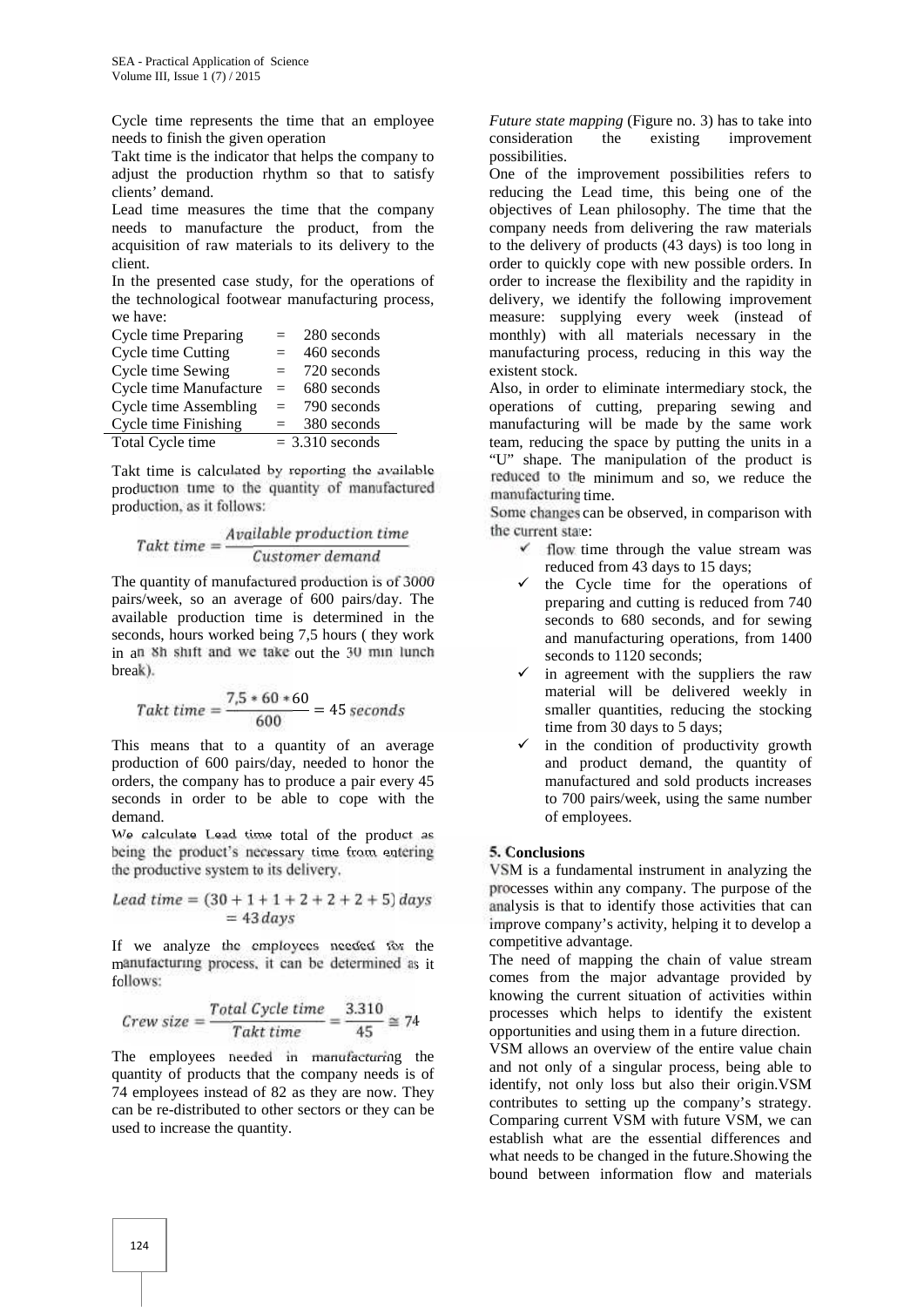flow, VSM is using a common language within the manufacturing process, being a starting point in making a plan of implementing foreseen solutions.The same as lean improvement efforts, the value stream mapping never ends; the map of the future state becomes the map of the current state and a re-mapping is needed in order to create a new map of the future state which is the basis for the improvement plan.

#### **6. Acknowledgements**

This work was supported by the project "Excellence academic routes in the doctoral and postdoctoral research – READ" co-funded from the European Social Fund through the Development of Human Resources Operational Programme 2007- 2013, contract no. POSDRU/159/1.5/S/137926.

#### **7. References**

- [1] Abuthakeer S. S., Mohanram P. V. & Kumar G.M. (2010). Activity Based Costing Value Stream Mapping,*International Journal of Lean Thinking 1(2)*, pp. 51- 64;
- [2] Arbulo Lopez P. R., (2007). *La gestion de costes en lean manufacturing*, Netbiblo;
- [3] Chakravorty S. S.,(2010*).*An Implementation Model for Lean Programmes, *European Journal of Industrial Engineering 4(2)*, pp. 228–248;
- [4]Keyte B. (2002). *Value stream mapping and management*, APICS Greater Jacksonville Seminar,

web document, available at: www.lean.org;

- [5] Keyte B. & Locher D. A. (2004). *The complete lean enterprise: value stream mapping for administrative and office processes*. CRC Press;
- [6] Maskell B., Baggaley B.& Grasoo L.,(2012). *Practical Lean Accounting: A proven System for Measuring and Managing the Lean Enterprise. Second Edition*, CRC Press;
- [7] McVay G., Kennedy F. & Fullerton R., (2013). *Accounting in the Lean Enterprise*, CRC Press;
- [8]Rother M. &Shook J., (1998*). Learning to See: Value Stream Mapping to Add Value and Eliminate MUDA*, The Lean Enterprise Institute;
- [9] Sondalini M.,(2012*). How to do Value Stream Mapping*, Lifetime Reliability Solutions browsed on 28th January, from
- www.lifetime-reliability.com;
- [10] Taiichi O.,(1988). *Toyota Production System*, Productivity Press;
- [11] Womack J. & Jones D. T., (2003). *Lean Thinking*, Free Press Business.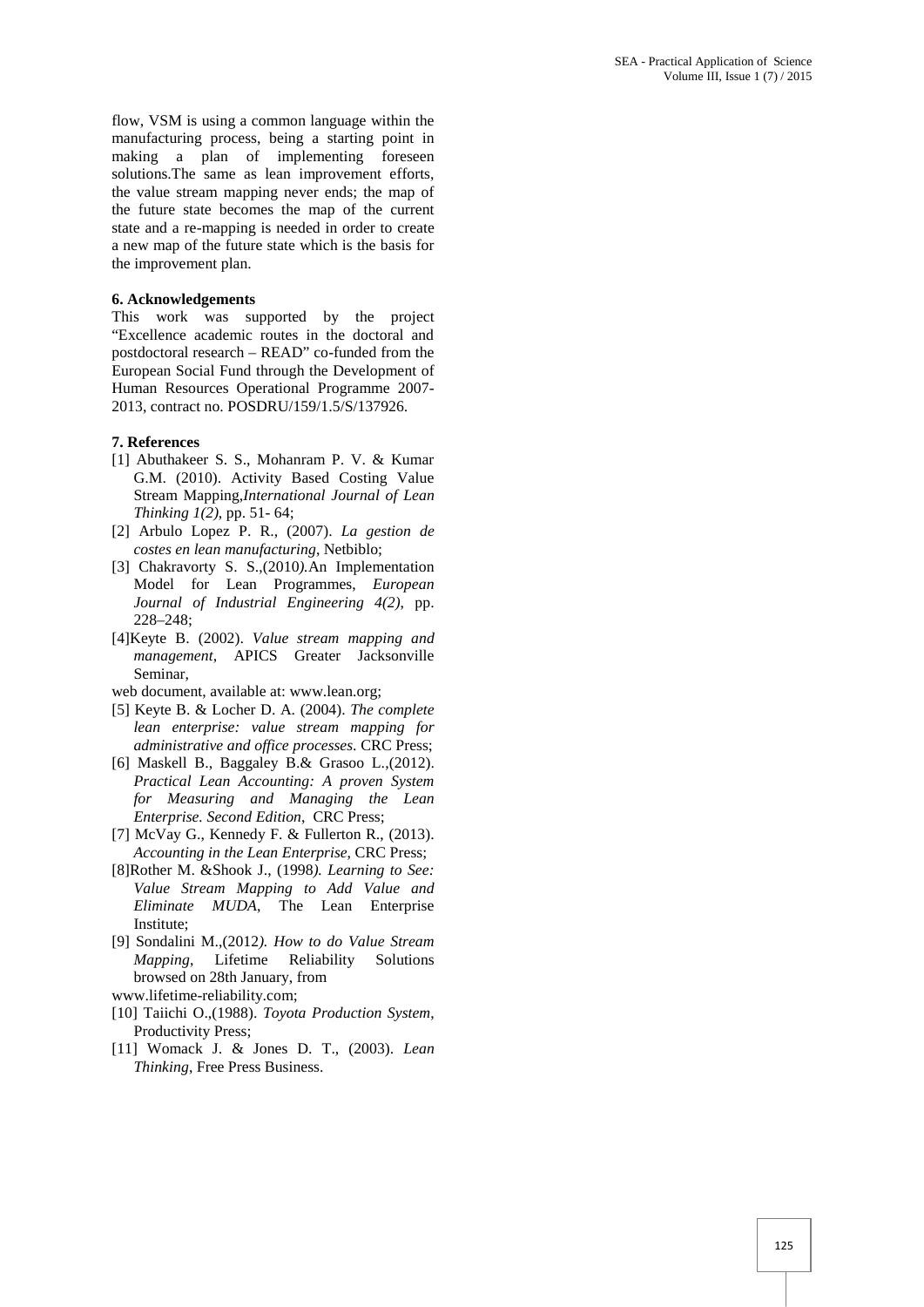*Appendix A Appendix* 



*Figure No. 2.* Current state value stream map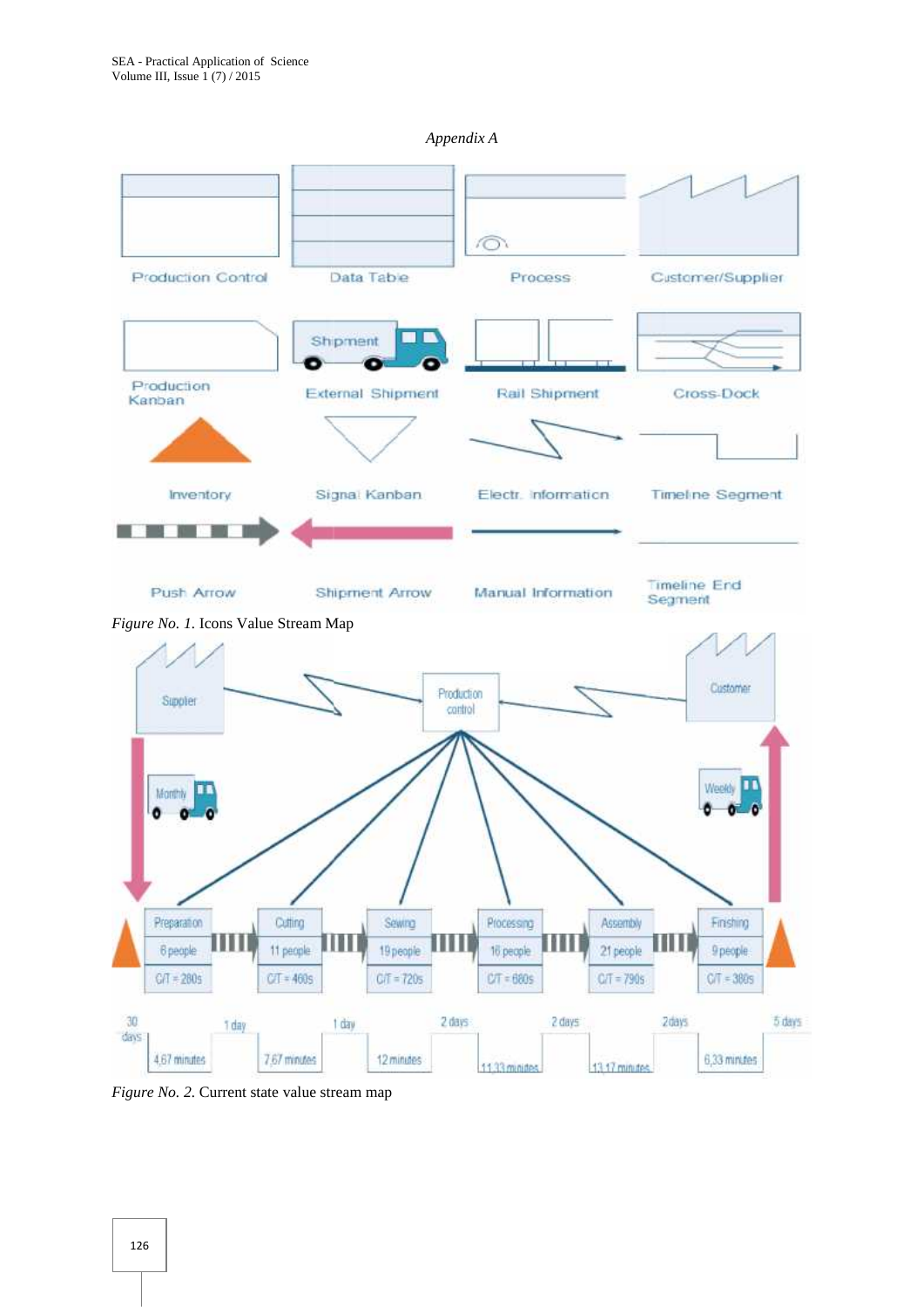

*Figure No. 3.* Future state value stream map 127*No. 3.*